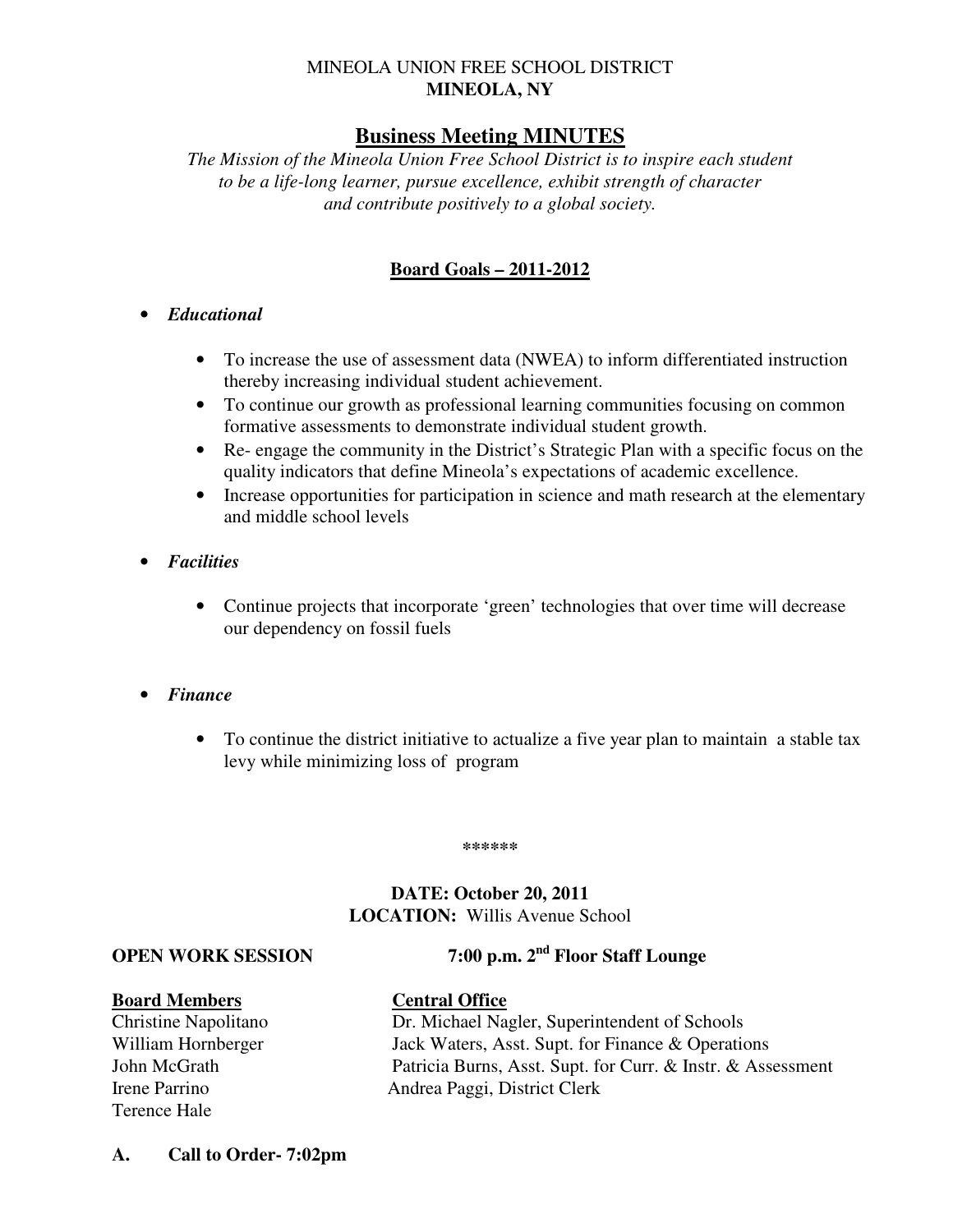- **B. Pledge of Allegiance**
- **C. Reading of Mission-** Pat Burns
- **D. Moment of Silent Meditation**
- **E. Dais & Visitor Introductions**

Also in attendance: Jonathan Heidelberger

### **F. High School Student Organization Report**

Matthew Moro presented the report from the high school. Matthew reported that the Spanish Exchange went well. The students from Spain attended classes at the high school and visited many tourist sights. Matthew stated that they assimilated well into the school and made many friends. Our students will be going to Spain for a visit. Matthew reported that there was a two day Guidance college road trip, in the Washington, DC area and it went very well. On Tuesday's, there have been college mini-fairs, which are very helpful to students. Today, seniors received SAT scores, senior ranks and GPA. During  $5<sup>th</sup>$  period, the top ten students were announced. This year's senior class is a very competitive class. The  $8<sup>th</sup>$  and  $9<sup>th</sup>$  grade elections just took place. The students were very excited about this and many students campaigned. Matthew reported that the 8<sup>th</sup> graders seem to be settling in and appear to be very comfortable at the high school now. The  $8<sup>th</sup>$  grader's left for the Washington trip today. Matthew reported that students were very happy they still had a chance to experience this trip. The Home Show will take place this Saturday at Tully Park. The Marching Band works very hard and puts on a great show. Matthew reported that Meet the Teacher went very well and students from the National Honor Society were there to help direct the parents. In sports, Soccer, Football and Volleyball teams are all doing well. All Clubs and the Student Service Center are all up and going now.

The Board thanked Matthew for his report. Ms. Napolitano added that the Spanish exchange is a wonderful program for students and parents. There were many tears when the students said their good-byes.

#### **G. Old Business**

1. That the Board of Education hereby reaffirms its resolution dated September 15, 2011, **Resolution #22** wherein the following action was taken:

**RESOLUTION # 22- BE IT RESOLVED** that the Board of Education approves that the district donate excessed supplies and equipment and transportation to help facilitate the Golden Rule Project.

 The following is a list of excessed supplies and equipment that were donated: 1 table, 2 teacher's desks, 3 file cabinets, 44 desks, 40 chairs, 1 skid of small chairs (approximately 30), and room dividers.

**Motion:** William Hornberger **Second:** Terence Hale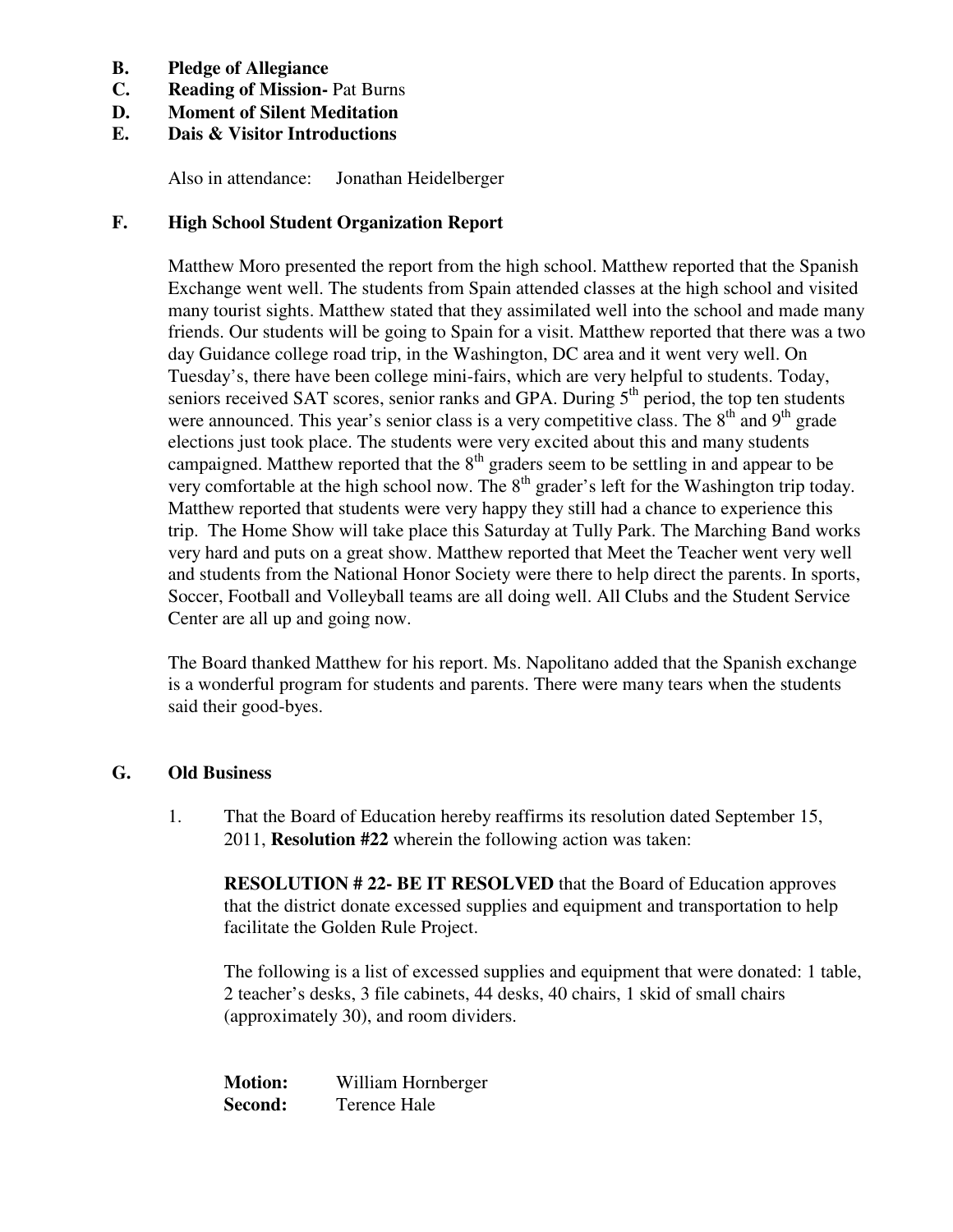Discussion: The Superintendent explained that this resolution was already voted on. He is just providing the Board with a list of items that were donated.

Yes: Terence Hale **No:** None Irene Parrino John McGrath William Hornberger Christine Napolitano

#### **Passed:** Yes

Ms. Napolitano asked the Board if they had any Old Business to discuss. Mr. Hornberger asked the Superintendent for an update on the Hampton project. The Superintendent stated that the district had received feedback on the engineering report from the state and the H2M was responding. The project is close to going to bid. The process takes approximately one month. The hope is to award the project by November 17. It is an eight month project and no break through work will take place until the summer. The Superintendent would like to break ground as soon as the project is awarded.

Ms. Parrino would like an update on the other district projects as well. The Superintendent provided the Board with an update on the projects. The Jackson Avenue project- pricing of equipment is being completed at this time. The Softball field project started this week. The high school parking lot will be re-done; this Saturday the asphalt will be removed and next Saturday the new asphalt will be put down. The architects will be watching the work to insure it is done to standard. The Meadow Drive project has not yet been filed. The architects are putting together 3-D views of the project.

Mr. Hornberger asked for an update on the Willis Avenue appraisal process. The Superintendent stated that the Appraiser came in over the Columbus Day weekend and a report is being put together. This report will be sent to the Board by next Friday.

Ms. Parrino inquired about the issue of sharing parking spaces with Chaminade. The Superintendent explained that he attended a meeting with Mineola Mayor Straus. The meeting was to address a parking issue that arises on the days that Chaminade has sporting events. The families are parking throughout the neighborhood, causing a strain on the residents. The Mayor would like to ease the problem for the residents and has asked if the Mineola School District would allow Chaminade to use their parking lots. The Superintendent stated that this could involve the district leasing the lots to Chaminade and they would have to provide insurance for this use. Ms. Napolitano expressed her concerns regarding this issue. She wants to know who would be responsible for cleaning up the parking lot after these events and she is also concerned about the wear and tear on the lot. The Superintendent stated that both of these issues could be addressed in the lease. Mr. McGrath asked about a time frame for this happening. The Superintendent stated that the Mayor wants to get relief for these residents as soon as possible. Mr. Hornberger also expressed his concerns with the wear on the lot and stated that he does not want any tailgating taking place on our lots. He also expressed the concern of insurance. Ms Parrino stated that she would like help relieve the stress of residents but also stated that the issues of clean-up, tailgating and dates needed should be clarified. The Superintendent stated that this is why it would be necessary to draw up a lease. Mr. McGrath moved to allow Chaminade to start using the parking lot prior to drawing up a lease and setting up the terms for the use of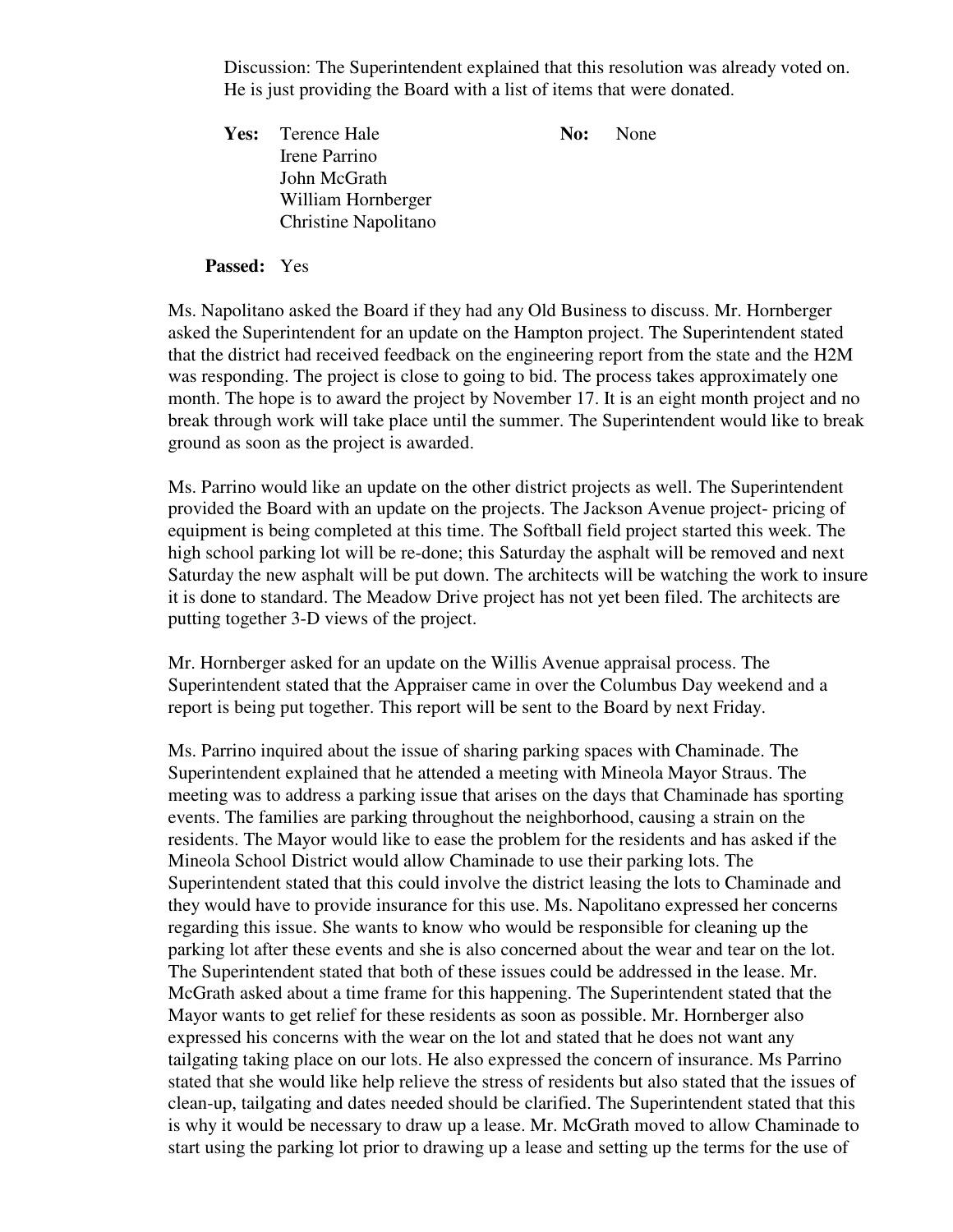the lot. However, the other board members felt the issues needed to be clarified before Chaminade begins using the lots.

No other old business was discussed.

#### **H. New Business**

#### **I. Consensus Agenda**

**RESOLUTION # 26 – BE IT RESOLVED THAT** the Board of Education approves Consensus Agenda items I.1.a. through I. 4.b.1. as presented.

| <b>Motion:</b> | Terence Hale |  |
|----------------|--------------|--|
| Second:        | John McGrath |  |

Discussion: Ms. Napolitano stated that there are a number of items that need to be amended in the consensus agenda. The following is a list of those items (correction will be noted by an \* within the text): Item 2b2 the salary should be \$59,845, Item 2b7 All Hampton Club stipends listed need to be corrected; Item 2b 10 Fine Arts Club- photography needs to be removed due to the fact that it is a redundant title; also art club and drama club need to be removed due to the fact that they are run under different titles; Item 3a4- Anna Spatola is being removed from the agenda and the item will be corrected on the agenda for the next meeting; the final item to be corrected is Item 3a5- The correct position title is Locker Room Attendant.

A motion was made to amend the consensus agenda:

| <b>Motion:</b> | Terence Hale                                                                                       |     |      |  |
|----------------|----------------------------------------------------------------------------------------------------|-----|------|--|
| Second:        | John McGrath                                                                                       |     |      |  |
| Yes:           | Terence Hale<br>Irene Parrino<br>John McGrath<br>William Hornberger<br><b>Christine Napolitano</b> | No: | None |  |

#### **Passed:** Yes

Discussion: Ms. Napolitano stated that when looking at the stipends, she was confused by some of the club names. The Superintendent explained that the clubs are listed as they appear in the teacher's contract, so they may be different than what they are actually called at the schools. In order to pay staff, the clubs must be listed as they appear in the contract. The Superintendent stated that this is one item which he is trying to straighten out in negotiations with the teachers. He would like this all straightened out in the contract. There were no further discussions.

A Motion was made to approve the amended consensus agenda. **Motion:** Terence Hale **Second:** William Hornberger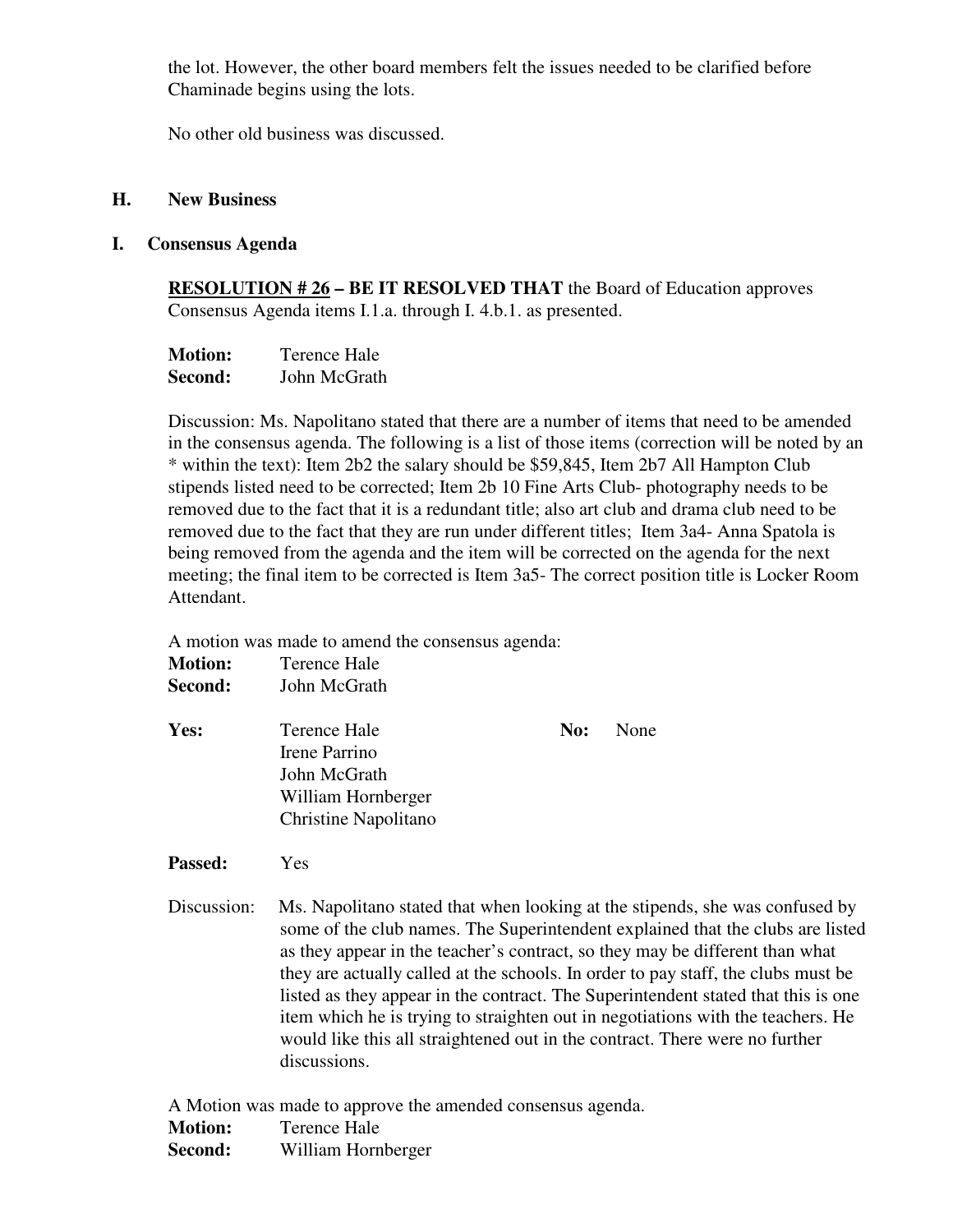**Yes:** Terence Hale **No: No: None** Irene Parrino John McGrath William Hornberger Christine Napolitano

**Passed:** Yes

# **1. Accepting of Minutes**

 a. That the Board of Education accepts the minutes of September 15, 2011 Business Meeting as presented.

# **2. Instruction**

- a. Leave of Absence
	- 1. That the Board of Education grants a request to Donna Beck, for a leave of absence, using accumulated sick days, for health reasons, starting October 6, 2011.

# b. Appointments

- 1. That the Board of Education appoints the following teacher, to the position of Permanent Substitute Teacher , effective October 1, 2011 to May 31,2012. Salary: \$100 per day.
	- Nicole DeStefano, Jackson Avenue School
- 2. That the Board of Education approves the appointment of Nicole Moriarty, to the position of part time (.5) High School Social Studies Instructional Leader, effective October 3, 2011. Salary: .5 of \$136,809 equaling \$68,405\* pro-rated. \* corrected salary \$59,845.
- 3. That the Board of Education accepts the following addition(s) to the Per Diem Substitute Teacher List: Salary: \$90 per day.

| Daniel Levitan     | <b>Physical Education</b>               |
|--------------------|-----------------------------------------|
| Melissa DiLeonardo | Childhood Ed (Grades 1-6)               |
|                    | Students with Disabilities (Grades 1-6) |
| Michael Graham     | Physical Education, Health              |
| Danielle Landini   | English 7-12                            |
| Jeannette Robinson | $N-6$                                   |
| Marissa Burton     | Early Childhood Ed (Birth-2),           |
|                    | Childhood Ed (Grades 1-6)               |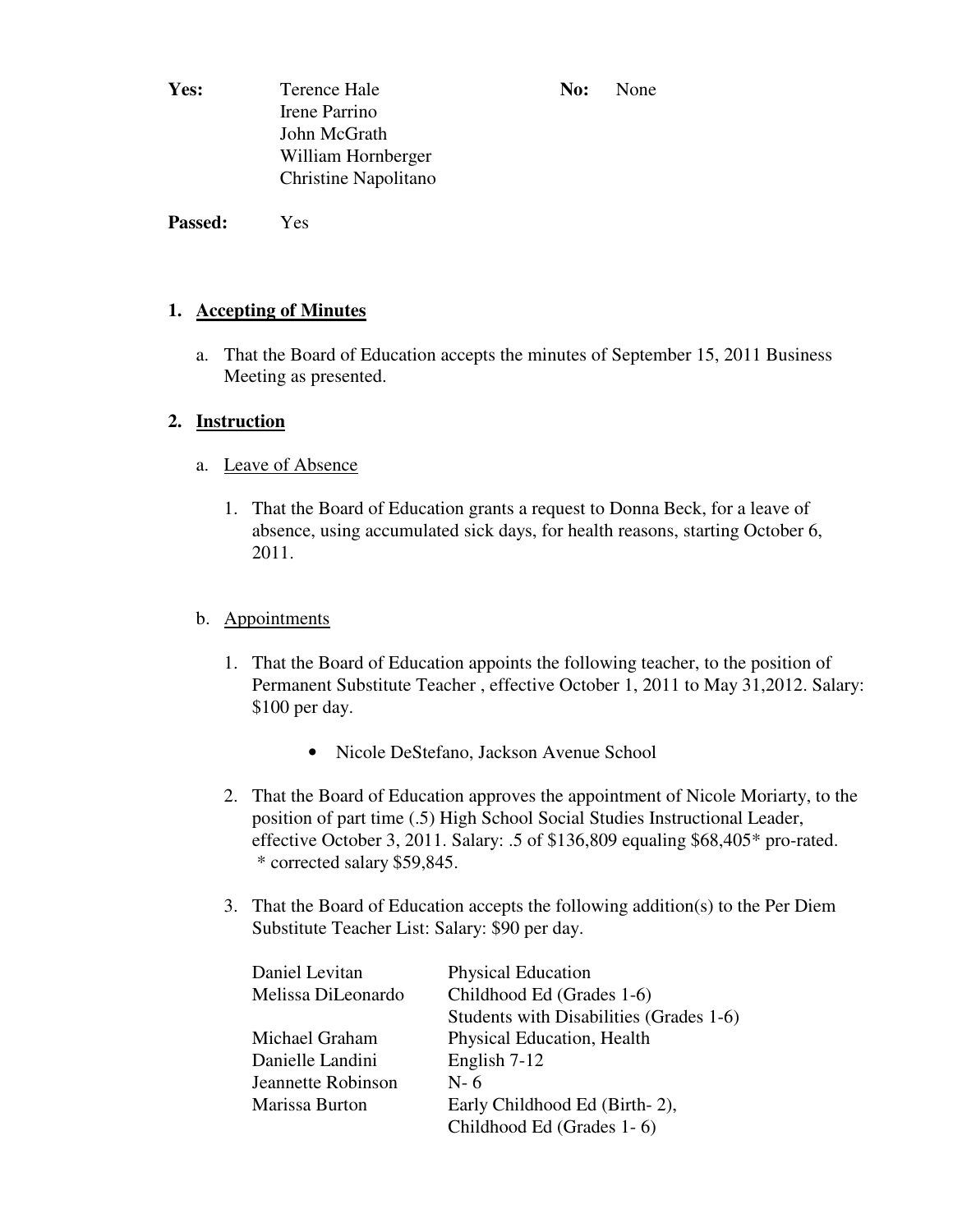4. That the Board of Education approves the appointment of the following coaches for the Winter Interscholastic Season for the 2011- 2012 school year:

| <b>SPORT &amp; LEVEL</b>                           | NAME                  | STEP | <b>SALARY</b> |
|----------------------------------------------------|-----------------------|------|---------------|
| <b>Boys Varsity Basketball</b>                     | James Hegmann         | 3    | \$9,128.      |
| Boys JV Basketball                                 | Dominick Tolipano     | 3    | \$6,251.      |
| 7 <sup>th</sup> Grade Boys Basketball              | Marty Joyce           | 3    | \$5,347.      |
| 8 <sup>th</sup> Grade Boys Basketball              | <b>Bill DiGennaro</b> | 3    | \$5,347.      |
| <b>Girls Varsity Basketball</b>                    | Denise Zunno          | 3    | \$9,128.      |
| Girls JV Basketball                                | Caitlin Orlando       |      | \$4,892.      |
| Girls 7 <sup>th</sup> Grade Basketball             | Marty Joyce           | 3    | \$5,347.      |
| Girls 8 <sup>th</sup> Grade Basketball             | Mike Robilotto        |      | \$4,234.      |
| Boys Varsity/JV Bowling                            | Helms Bohringer       | 3    | \$4,389.      |
| Girls Varsity/JV Bowling                           | Mark Miller           |      | \$3,558.      |
| <b>Varsity Wrestling</b>                           | Dan Guido             | 3    | \$8,784.      |
| Varsity Wrestling Assistant                        | Joseph Cerulli        |      | \$4,704.      |
| JV Wrestling                                       | Frank Massaro         | 3    | \$6,251.      |
| 7/8 Wrestling                                      | Michael Palumbo       | 3    | \$5,741.      |
| 7/8 Wrestling Assistant                            | <b>Gary Santosus</b>  | 3    | \$5,336.      |
| Girls 7 <sup>th</sup> Grade Volleyball             | <b>Hilary Pavels</b>  |      | \$3,896.      |
| Girls 8 <sup>th</sup> Grade Volleyball             | Diana Kohl            | 3    | \$4,740.      |
| <b>Girls Winter Track</b>                          | Thomas Leninger       | 3    | \$7,770.      |
| <b>Boys Winter Track</b>                           | John Fretz            |      | \$6,251.      |
| Winter Track Assistant                             | TBD                   |      |               |
| SALARIES BASED ON THE 2010 - 2011 TEACHER CONTRACT |                       |      |               |

 5. That the Board of Education approves the appointment of the following Teacher Aides and Teacher Aide Subs to work for Extended School Day Program for the 2011- 2012 school year:

| <b>Teacher Aides</b> | <b>Teacher Aide Subs</b> |
|----------------------|--------------------------|
| Lorena Romano        | Karen Dombeck            |
| Barbara Miller       | Melaine Reif             |
| Marie Sallie         | Elizabeth Curatolo       |
| Nina Mullane         | Donna Coulon             |
| Angela Hagan         | Geri Larson              |
| Nancy Gessner        | <b>Theresa Takacs</b>    |
| Kathy Palumbo        | Christina Garofalo       |
| Marianne Wachter     |                          |

6. That the Board of Education approves the following Middle School Clubs appointments and Stipends for the 2011- 2012 school year:

| Club                                   | <b>Advisor</b>     | 2011/2012 Stipend |
|----------------------------------------|--------------------|-------------------|
| Animal Rights                          | Palumbo, Annmarie  | \$896.00          |
| Art Club                               | Antonelli, Andrea  | \$898.00          |
| Book Club                              | Milberg, Ilyse     | \$898.00          |
| Book Club                              | Palumbo, Annmarie  | \$898.00          |
| Book Store                             | Palumbo, Annmarie  | \$898.00          |
| Color Night 1/2                        | Critchley, Jerrill | \$1,425.00        |
| Color Night 1/2                        | Spanhake, Lindsay  | \$1,425.00        |
| <b>Builders/Community Action Group</b> | Milberg, Ilyse     | \$1,092.00        |
| <b>Builders/Community Action Group</b> | Palumbo, Annmarie  | \$1,092.00        |
| Drama Club 5th grade                   | DeLuca, Matt       | \$1,019.00        |
| Drama Club MS Grades 6-8               | DeLuca, Matt       | \$1,591.00        |

# **Middle Clubs / Stipends 2011-2012**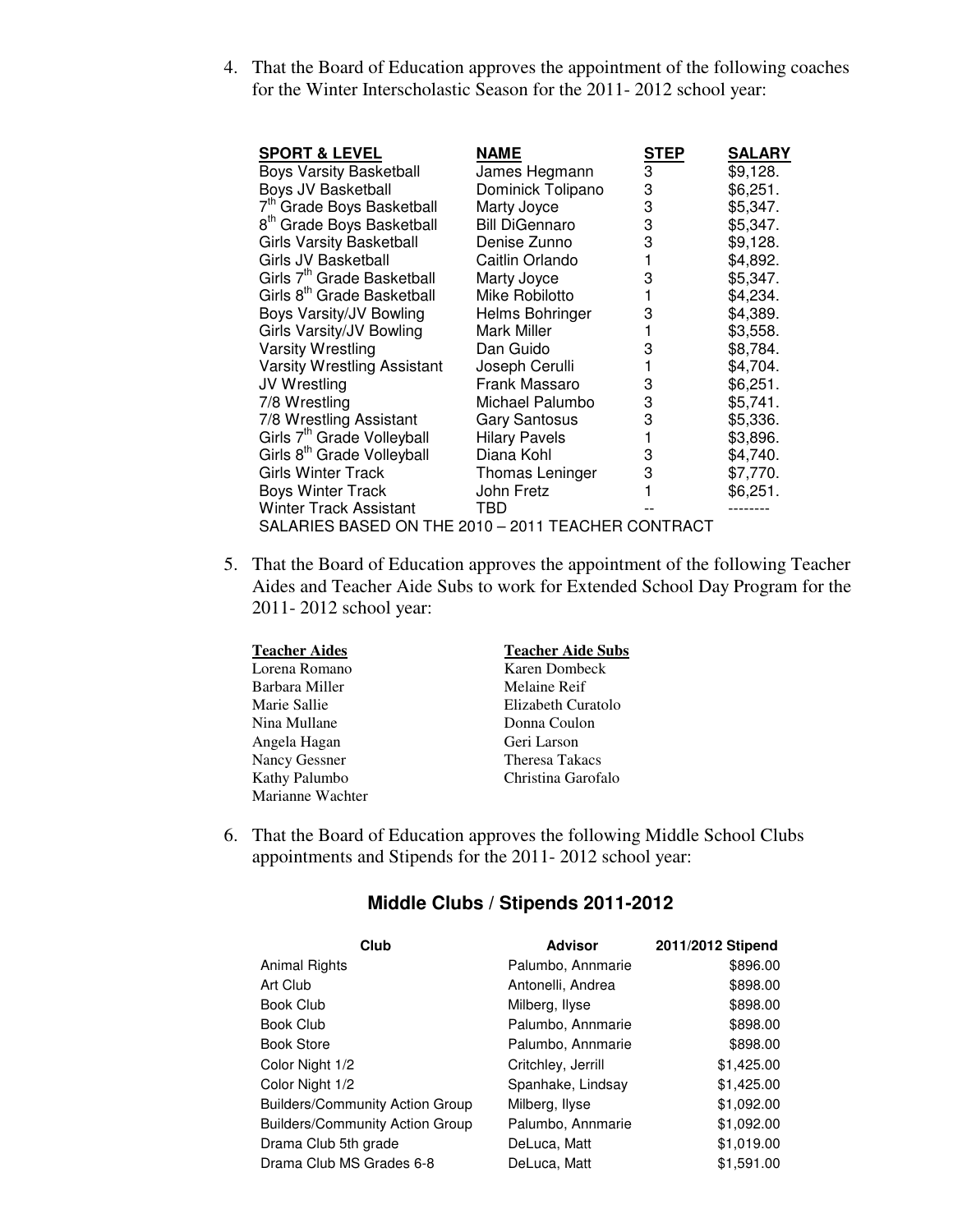| Spanhake, Lindsay  | \$494.00   |
|--------------------|------------|
| Zaleski, Courtney  | \$494.00   |
| Holland, Marilyn   | \$896.00   |
| Palumbo, Annmarie  | \$682.00   |
| Milberg, Ilyse     | \$682.00   |
| O'Malley, John     | \$2,746.00 |
| Critchley, Jerrill | \$898.00   |
| Sloane, Bette      | \$1,332.00 |
| Villalta, Linda    | \$3,055.00 |
| Antonelli, Andrea  | \$2,530.00 |
| Palumbo, Annmarie  | \$2,530.00 |
|                    |            |

7. That the Board of Education approves the following Hampton Street Clubs appointments and Stipends for the 2011- 2012 school year:

| <b>Hampton Club</b>  | <b>Advisor</b>   | 2011/2012 Stipend                    |
|----------------------|------------------|--------------------------------------|
| K-Kids $\frac{1}{2}$ | Lois Haque       | \$381.50* Corrected stipend \$436.50 |
| K-Kids $\frac{1}{2}$ | Andrea Romano    | \$381.50* Corrected stipend \$436.50 |
| Morning News Crew    | Kathleen Crawley | \$522.00* Corrected stipend \$597    |
| Safety Patrol        | Peter Carlson    | \$562.00* Corrected stipend \$643    |

 8 That the Board of Education approves the following Jackson Avenue Clubs and Stipends for the 2011- 2012 school year:

| <b>Jackson Club</b>      | <b>Advisor</b>  | 2011/2012 Stipend |
|--------------------------|-----------------|-------------------|
| Math Olympiads           | Nicole Bartone  | \$598.00          |
| Student Council          | Jeanine Gallina | \$1.157.00        |
| Book Store 1/2           | Laura Kligman   | \$298.50          |
| Book Store $\frac{1}{2}$ | Morgan Mercaldi | \$298.50          |

 9. That the Board of Education approves the following Meadow Drive Clubs and Stipends for the 2011- 2012 school year:

| <b>Meadow Club</b>  | Advisor                | 2011/2012 Stipend |
|---------------------|------------------------|-------------------|
| Math Olympiads      | <b>Bradley Carrell</b> | \$598.00          |
| Student Council 1/2 | Jane Giamalvo          | \$578.50          |
| Student Council 1/2 | Marjorie Buttgereit    | \$578.50          |

 10. That the Board of Education approves the following Fine& Performing Arts Clubs and Stipends for the 2011- 2012 school year:

**11-12** 

| <b>Contract Name</b>           | <b>School</b>      | <b>Teacher</b>         | <b>Stipend</b> |
|--------------------------------|--------------------|------------------------|----------------|
| Art Club                       | Hampton            | Manouvrier, Jaclyn     | \$560          |
| Band                           | Hampton            | Dugal, Jim             | \$1,019        |
| Chorus                         | Hampton            | Crawley, Kathy         | \$1,019        |
| Orchestra                      | Hampton            | Dugal, Jim             | \$1,019        |
| A Capella Choir                | <b>High School</b> | Messina, Meg- prorated | \$1,183        |
| Art Club                       | <b>High School</b> | Loughlin, Kathy        | \$900          |
| <b>Assistant Band Advisor</b>  | <b>High School</b> | Bonacorsa, Chris       | \$2,417        |
| Assistant to the Band Director | <b>High School</b> | Oddo, John             | \$1,736        |
| <b>Auxillary Band Coach</b>    | <b>High School</b> | Berthold, Jennifer     | \$1,787        |

### **Fine Arts Clubs / Stipends 2011-2012**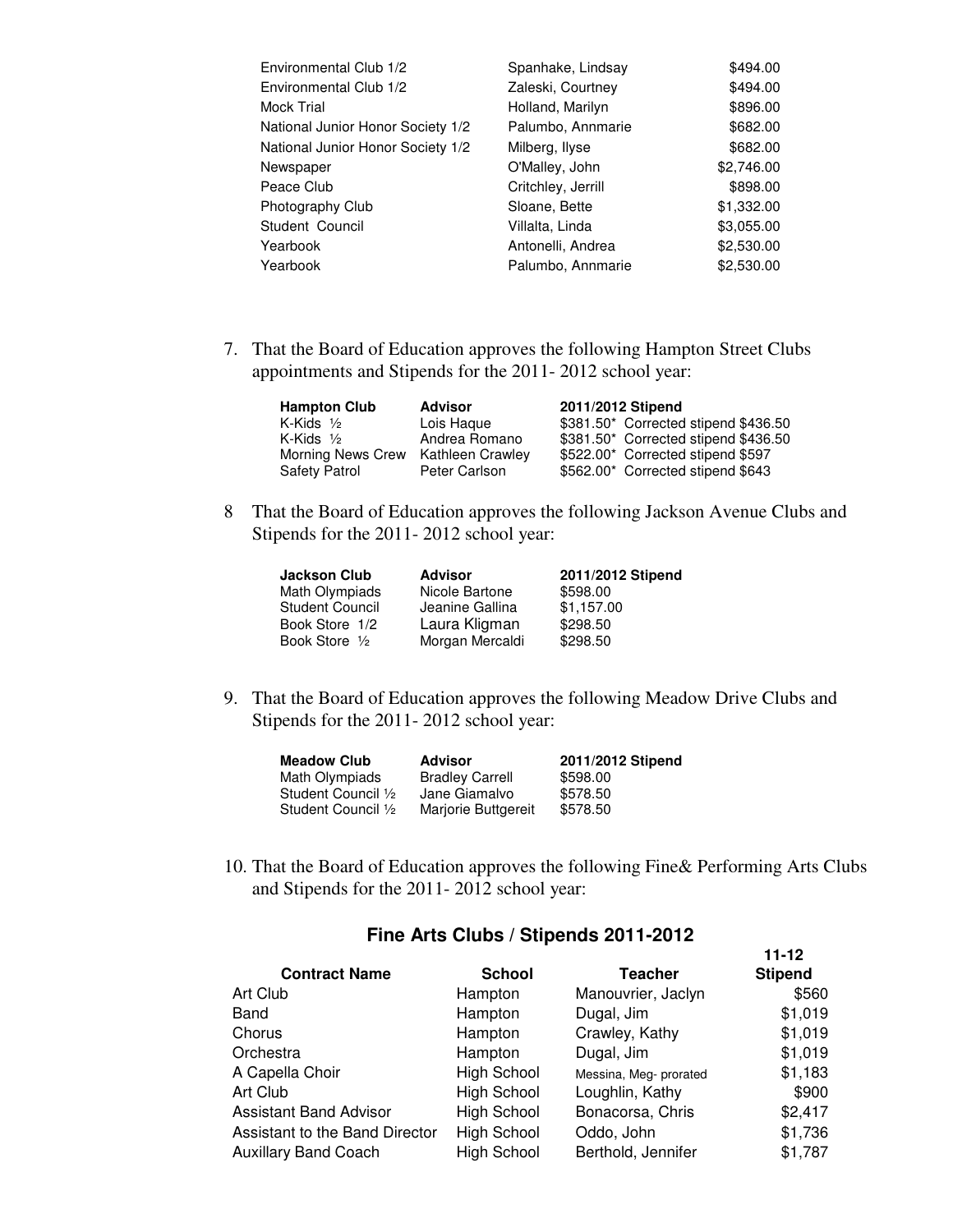| <b>Auxillary Band Coach</b>       | High School        | Cruz, Julio               | \$1,787 |
|-----------------------------------|--------------------|---------------------------|---------|
| <b>Auxillary Band Coach</b>       | <b>High School</b> | Doran, Timothy            | \$1,787 |
| <b>Auxillary Band Coach</b>       | <b>High School</b> | Frank, Kenny              | \$1,787 |
| <b>Auxillary Band Coach</b>       | <b>High School</b> | Granath, Lauren           | \$1,787 |
| <b>Auxillary Band Coach</b>       | <b>High School</b> | Granath, Lisa             | \$1,787 |
| <b>Auxillary Band Coach</b>       | <b>High School</b> | Maraia, Michael           | \$1,787 |
| <b>Auxillary Band Coach</b>       | <b>High School</b> | Nuzzi, Kris               | \$1,787 |
| <b>Auxillary Band Coach</b>       | <b>High School</b> | Oddo, John                | \$1,787 |
| <b>Auxillary Band Coach</b>       | <b>High School</b> | Nickel, Justin            | \$893   |
| Band                              | <b>High School</b> | Carreras, Don             | \$1,019 |
| <b>Band Advisor</b>               | <b>High School</b> | Mauriello, Frank          | \$3,552 |
| <b>Band Drill Instructor</b>      | <b>High School</b> | Buglino, Steve            | \$1,736 |
| <b>Band Drill Writer</b>          | <b>High School</b> | Coppola, Mike             | \$4,338 |
| <b>Band Music Arranger</b>        | <b>High School</b> | Mauriello, Frank          | \$1,446 |
| <b>Barber Shop Quartet</b>        |                    |                           |         |
| (Dynamics)                        | <b>High School</b> | Messina, Meg- prorated    | \$1,019 |
| Choreographer                     | <b>High School</b> | Duignan, Terry            | \$1,189 |
| Chorus                            | <b>High School</b> | Messina, Meg-prorated     | \$1,019 |
| <b>Chorus and Concert Singers</b> | <b>High School</b> | Messina, Meg- prorated    | \$1,419 |
| Marching Band Percussion          |                    |                           |         |
| Coach                             | <b>High School</b> | Oddo, John                | \$1,787 |
| Ninth Grade Band                  | <b>High School</b> | Carreras, Don             | \$989   |
| Orchestra                         | <b>High School</b> | Campbell, Tracey          | \$1,019 |
| Orchestra                         | <b>High School</b> | Frazer, Kristen           | \$1,019 |
| Pit Band                          | <b>High School</b> | Carreras, Don             | \$1,547 |
| Projection Squad                  | <b>High School</b> | Owens, Joe                | \$1,358 |
| Rockettes                         | <b>High School</b> | DeMarino, Anthony         | \$7,040 |
| Sound Service                     | <b>High School</b> | Fusco, Melissa            | \$1,786 |
| <b>Spring Musical Stage</b>       | <b>High School</b> | Owens, Joe                | \$3,913 |
| Stage Band                        | <b>High School</b> | Carreras, Don             | \$2,224 |
| Stage Squad-Fall Drama            | <b>High School</b> | Tunkle, Vincent           | \$915   |
| Stage Squad-Fall Drama            | <b>High School</b> | Parke, Steven             | \$915   |
| <b>Stage Squad-Spring Musical</b> | <b>High School</b> | Sommer, Paul              | \$3,142 |
| <b>String Ensemble</b>            | High School        | Campbell, Tracey          | \$1,183 |
| <b>String Night</b>               | <b>High School</b> | Campbell, Tracey          | \$256   |
| <b>String Night</b>               | <b>High School</b> | Frazer, Kristen           | \$256   |
| Thespian                          | <b>High School</b> | Deluca, Matt              | \$3,142 |
| <b>Wind Ensemble</b>              | <b>High School</b> | Carreras, Don             | \$989   |
| Art Club                          | Jackson            | Gallina, Jeanine          | \$560   |
| Band                              | Jackson            | Barkan, Robin             | \$1,019 |
| Chorus                            | Jackson            | Napolitano, Angela        | \$1,019 |
| Orchestra                         | Jackson            | Barkan, Robin             | \$1,019 |
| Art Club                          | Meadow             | Manouvrier, Jaclyn        | \$560   |
| Band                              | Meadow             | Dugal, Jim                | \$1,019 |
| Chorus                            | Meadow             | Crawley, Kathy            | \$1,019 |
| Orchestra                         | Meadow             | Dugal, Jim                | \$1,019 |
| Band                              | Middle School      | Bennett, Mark             | \$1,019 |
| Band                              | Middle School      | Ratner, Marc              | \$1,019 |
| Band                              | Middle School      | Ratner, Marc              | \$1,019 |
| Choral Club                       | Middle School      | Goldman, Brian            | \$897   |
| Choreographer                     | Middle School      | Peters, Barbara- prorated | \$723   |
| Chorus                            | Middle School      | Goldman, Brian            | \$1,019 |
| Chorus                            | Middle School      | Goldman, Brian            | \$1,019 |
| Chorus                            | Middle School      | Goldman, Brian            | \$1,019 |
| Orchestra                         | Middle School      | Bennett, Mark             | \$1,019 |
| Orchestra                         | Middle School      | Frazer, Kristen           | \$1,019 |
| Orchestra                         | Middle School      | Frazer, Kristen           | \$1,019 |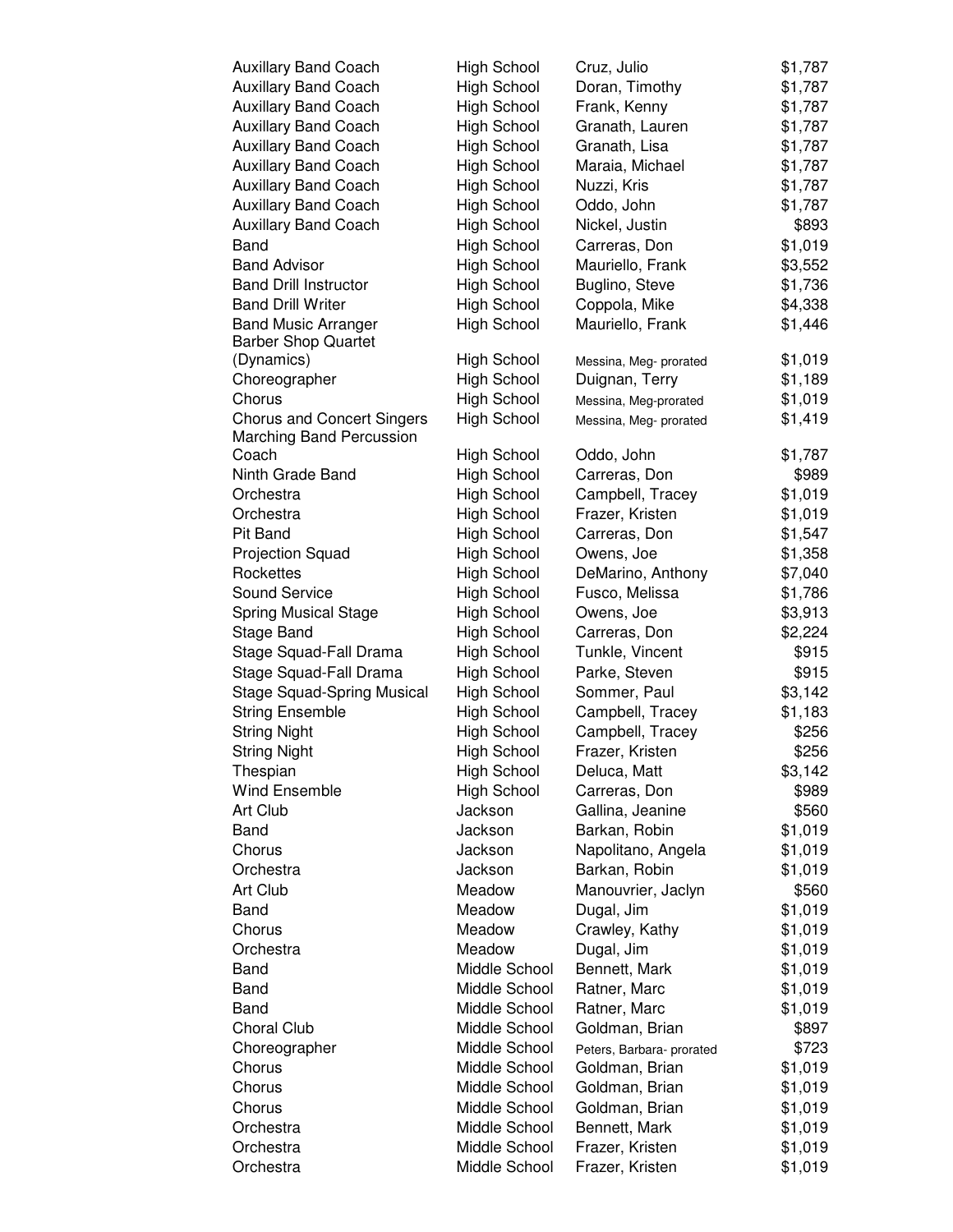| <b>Projection Squad</b>                           | Middle School | Carreras, Don   | \$1,359 |
|---------------------------------------------------|---------------|-----------------|---------|
| 7 <sup>th</sup> & 8 <sup>th</sup> Grade Jazz Band | Middle School | Ratner, Marc    | \$1,184 |
| Sixth Grade Jazz Band                             | Middle School | Carreras, Don   | \$1,184 |
| <b>Stage Production</b>                           | Middle School | Goldman, Brian  | \$1,042 |
| <b>String Ensemble</b>                            | Middle School | Frazer, Kristen | \$1,184 |

11. That the Board of Education approves the following High School Clubs appointments and Stipends for the 2011- 2012 school year:

| Club                              | 2011/2012 Stipend                     |            |
|-----------------------------------|---------------------------------------|------------|
| Answer Wise/Brainstormers 1/2     | <b>Bob Goodwin</b>                    | \$450.00   |
| Answer Wise/Brainstormers 1/2     | <b>Bette Sloane</b>                   | \$450.00   |
| Cheerleaders                      | Laura Kligman                         | \$7,042.00 |
| Class Advisor - Freshmen          | Suzanne Sabatini                      | \$1,019.00 |
| Class Advisor - Sophomores        | Donald Leopardi                       | \$1,693.00 |
| Class Advisor - Sophomores        | Nancy Regan                           | \$1,693.00 |
| Class Advisor - Juniors           | Kimberly Stopanio                     | \$2,367.00 |
| Class Advisor - Juniors           | Laura Grassie                         | \$2,367.00 |
| Class Advisor - Seniors           | Eleni Theodorakis<br>Jennifer         | \$2,367.00 |
| Class Advisor - Seniors           | Honerkamp                             | \$2,367.00 |
| Environmental Club                | Susan Kennedy                         | \$1,786.00 |
| <b>Future Teachers of America</b> | Eileen Burke                          | \$893.00   |
| <b>Future Teachers of America</b> | Nancy Regan                           | \$893.00   |
| Gay/Straight Alliance             | Laura Grassie                         | \$1,786.00 |
| Increase the Peace                | Cynthia Lombardi                      | \$814.00   |
| Increase the Peace                | Michael Furey                         | \$814.00   |
| Italian Club                      | Giuseppa laboni                       | \$899.00   |
| Japanese Anime                    | Lucy Long                             | \$1,786.00 |
| Key Club 1/2                      | Surabhi John                          | \$1,183.50 |
| Key Club 1/2                      | Mary Owens                            | \$1,183.50 |
| Latin Club                        | Gigi Foge                             | \$899.00   |
| <b>Literary Society</b>           | Mark Bomser                           | \$1,358.00 |
| Mathletes                         | Suzanne Sabatini                      | \$899.00   |
| Math Olympiads 8th grade          | Lisa Marino                           | \$898.00   |
| Mock Trials                       | Ken Coy                               | \$899.00   |
| National Honor Society            | Maureen Connolly                      | \$1,547.00 |
| Photography Club                  | Gina Buongiovanni                     | \$1,332.00 |
| <b>Question Mark</b>              | <b>Drew Smith</b>                     | \$3,940.00 |
| <b>Red Cross Club</b>             | <b>Tara McDonnell</b>                 | \$899.00   |
| SADD                              | Eileen Burke                          | \$893.00   |
| SADD                              | Nancy Regan                           | \$893.00   |
| Science Club                      | Harry McLaughlin                      | \$1,786.00 |
| Student Athletes Helping Athletes | Mary Ellen Perinchief                 | \$1,157.00 |
| Student Organization 1/2          | Tara McDonnell<br>Francine Sclafani - | \$2,194.00 |
| Student Organization 1/2          | prorated                              | \$2,194.00 |
| <b>TV Production Club</b>         | Joseph Owens                          | \$2,367.00 |
| Yearbook – Business               | Denise Zunno                          | \$3,640.00 |
| Yearbook - Editor                 | Paul Sommer                           | \$4,825.00 |

# **High School Clubs Stipends 2011-2012**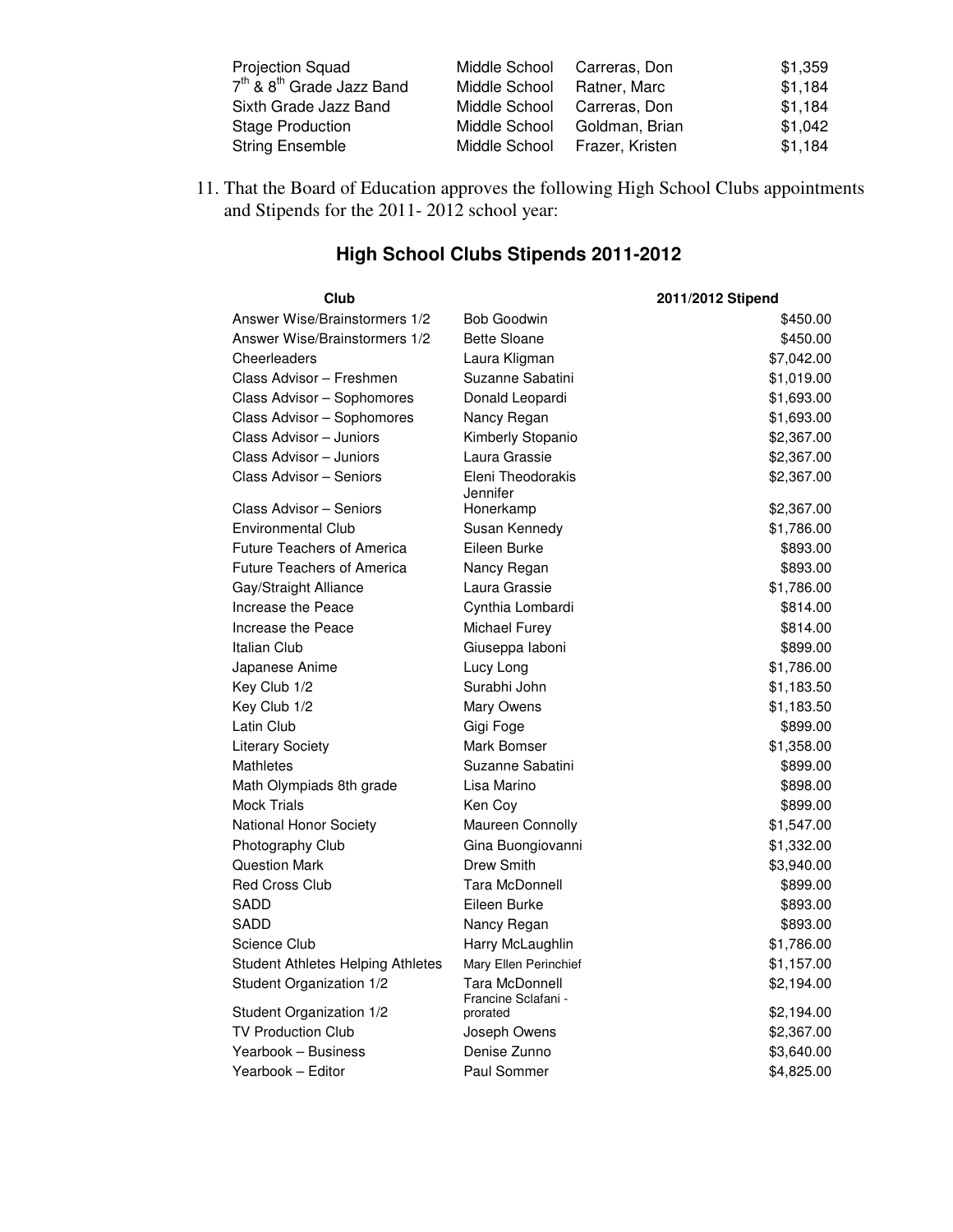- 12. That the Board of Education approves the appointment of Elizabeth Gazzini, to the position of Hourly Special Education Teacher at Jackson Avenue, effective October 11, 2011. Salary: \$54.77 per hour.
- 13. That the Board of Education appoint the following teacher, to the position of Permanent Substitute Teacher, effective October 1, 2011 to May 31, 2012. Salary: \$100 per day.
	- Thomas Oswald, High School
- 14. That the Board of Education approves the appointment of Sarah Mooney, to the position of Hourly Special Education Teacher at Mineola Middle School, effective October 18, 2011. Salary: \$54.77 per hour.
- 15. That the Board of Education approves the appointment of Kathleen Mullen, to the position of Leave Replacement School Counselor for Stephanie Honig, at Mineola Middle School, effective October 24, 2011 to on or before June 30, 2012. Salary: MA, Step 2, \$70, 539.
- 16. That the Board of Education appoint the following teacher, to the position of Permanent Substitute Teacher, effective October 1, 2011 to May 31, 2012. Salary: \$100 per day.
	- Kristen Dexter, High School

# c. Creation of Position

- 1. That the Board of Education approves the creation of the following position:
	- Assistant Coach Varsity Wrestling-Stipend: \$4704.

# **2.1. Instruction: Committee on Special Education Action**

That the Board of Education approves the CSE/CPSE/SCSE recommendation for programs and services for students with IEP's for the time period August 1 – August 31, 2011. Please be advised that all of the parents have received the student's IEP and a copy of their DUE Process rights.

# **2.2. Instruction: Contracted Instructional Services**

That the Board of Education approves the Interpreter Service Agreement and attached rider between Mill Neck Services for the Deaf and the Mineola UFSD for the 2011- 2012 school year.

# **2.3. Instruction: Student Actions**

None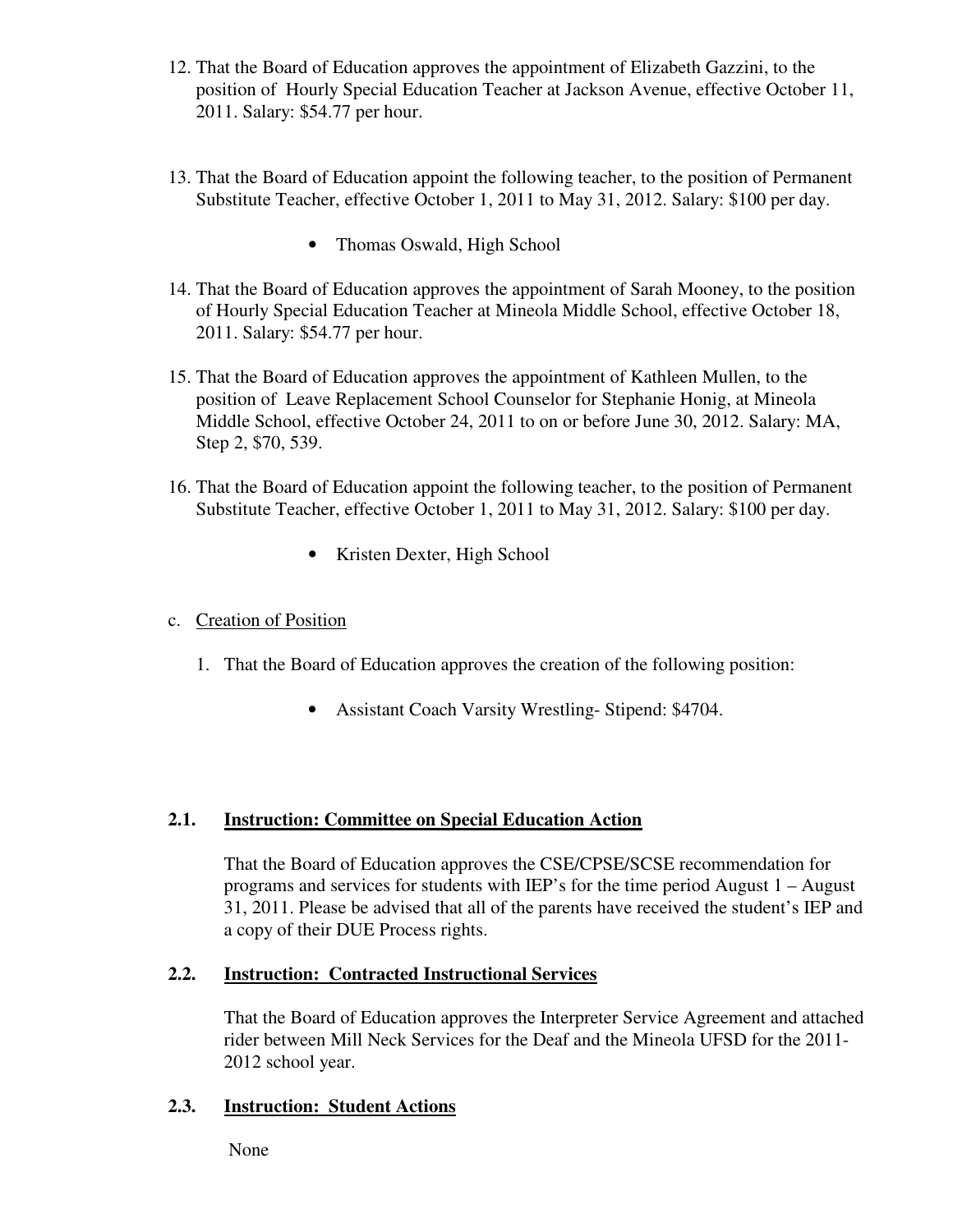## **2.4. Instruction: Other**

None

## **3. Civil Service**

- a. Appointments
	- 1. That the Board of Education approves the appointment of Kim Baker as the Training Instructor for Transportation and receive a stipend in the amount of \$2000 for the school year 2011/2012.
	- 2. That the Board of Education approves the appointment of Donna Renda to the position of part time Bus Aide to replace Elaine Deo, in Transportation, effective October 17, 2011. Salary will be \$10.75 per hour on Step 1 (2007/2009 Teacher Aide Contract). Probation is 26 weeks.
	- 3. That the Board of Education approve the appointment of Raquel Piccirillo to the position of part time Teacher Aide at Hampton Street, effective October 17, 2011. Ms. Piccirillo will be working 2.5 hours per day to cover an extra lunch period. Salary will be \$13.74 per hour on Step 1 (2007/2009 Teacher Aide Contract). Probation is 26 weeks.
	- 4. That the Board of Education approve the appointments of Anna Spatola\* and Theresa Takacs to the positions of Greeter/Monitors at Meadow Drive, effective October 17, 2011. Salary for Anna Spatola will be \$10.40 per hour on Step 2 (2007/2009 Teacher Aide contract). Probation is 26 weeks. Salary for Theresa Takacs will be \$10.00 per hour on Step 1 (2007/2009 Teacher Aide contract). Probation is 26 weeks.

\* Anna Spatola is being removed from this agenda.

- 5. That the Board of Education approves the appointment of Daniel Pinto to the position of Student Worker\*, effective October 6, 2011. Salary is \$8.50 per hour. \* Position title is Locker Room Attendant.
- 6. That the Board of Education approves the appointments of the following candidates as Teacher Aide Subs, effective October 24, 2011. Salary will be \$13.74 per hour.
	- Lisa Granath
	- Michael Kohl
	- Janine Miller
- 7. That the Board of Education approves the appointment of Rita Marafino-D'Angelo to the position of part time Typist Clerk in the Business Office, effective October 20, 2011. Salary will be \$21.03 on Step 1 (2009/2010 Clerical Salary Schedule); probation is 26 weeks.
- b. Section 211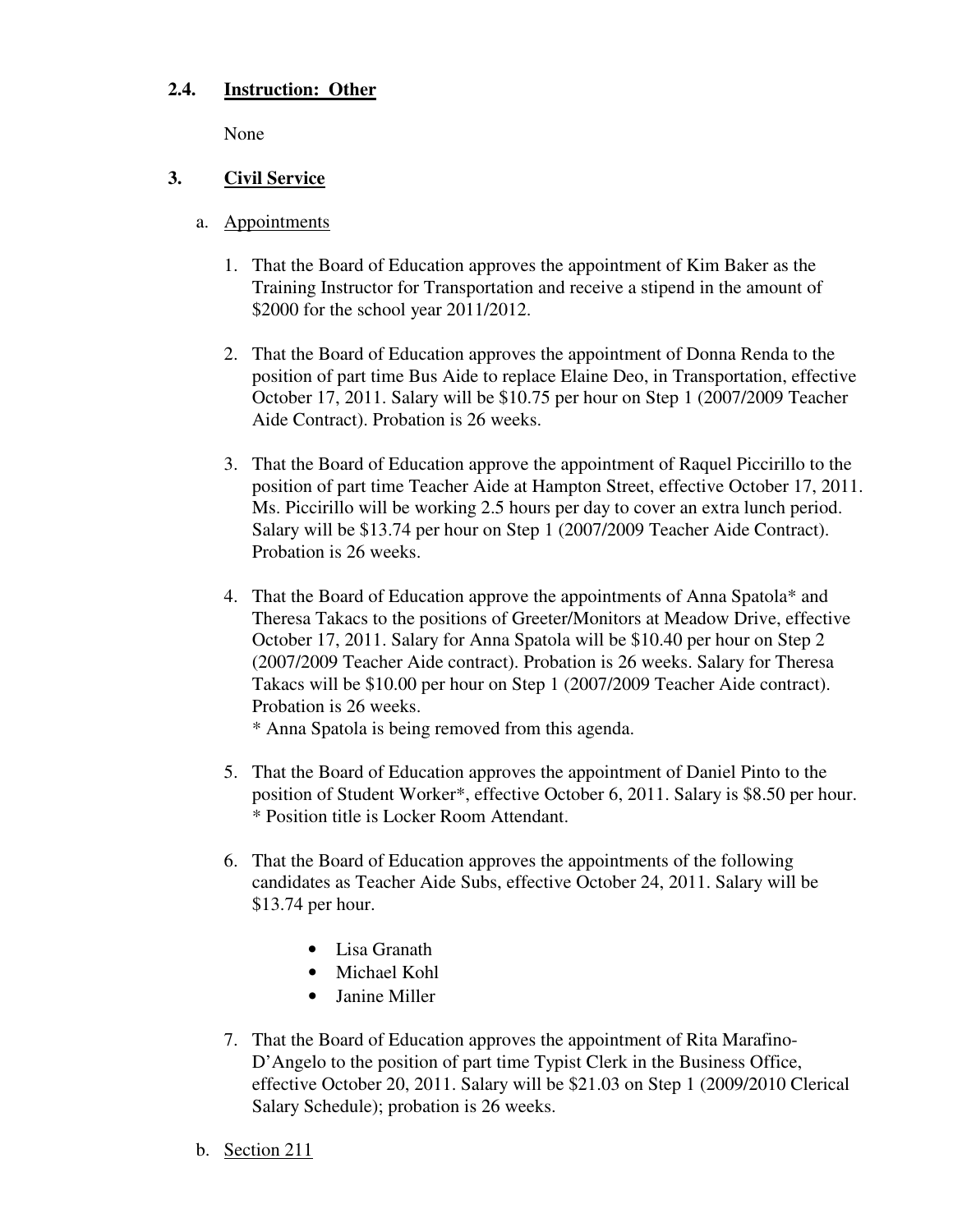- 1. That the Board of Education approves the authorization for the Superintendent of Schools to sign the waiver of a Section 211 for Lee Dunninger, Bus Driver, in order for him to continue to work for the Mineola UFSD.
- c. Family Medical Leave of Absence
	- 1. That the Board of Education Approve the Family Medical Leave of Absence for Lynn Ross, Bus Driver , beginning October 18, 2011 through October 31, 2011. Ms. Ross is expected to return to work on November 1, 2011.

# **4. Business/Finance**

- a. Treasurer's Report
	- 1. That the Board of Education accepts the Treasurer's Report for the period ending August 2011 and directed that it be placed on file.
- b. Approval of Invoices and Payroll
	- 1. That the Board of Education approves the Invoices and Payroll for the period ending September 2011.

| <b>TOTAL EXPENSES</b> | \$2,899,376.33 |
|-----------------------|----------------|
| Warrant # 6           | \$520,062.70   |
| Warrant # $51$        | \$2,379,313.63 |

PAYROLL #5 & #6

| <b>General</b><br>Fund F | \$3,938,108.50<br>$\frac{\$}{11,307.50}$ |                |
|--------------------------|------------------------------------------|----------------|
|                          | <b>TOTAL PAYROLL</b>                     | \$3,949,416.00 |

# **4.1. Business/Finance: Contract Approvals**

None.

# **4.2. Business/Finance: Bids**

None

# **5. Other**

# **J. Public Comments**

There were no public comments.

# **K. Board of Education Reports**

• Comments from Board President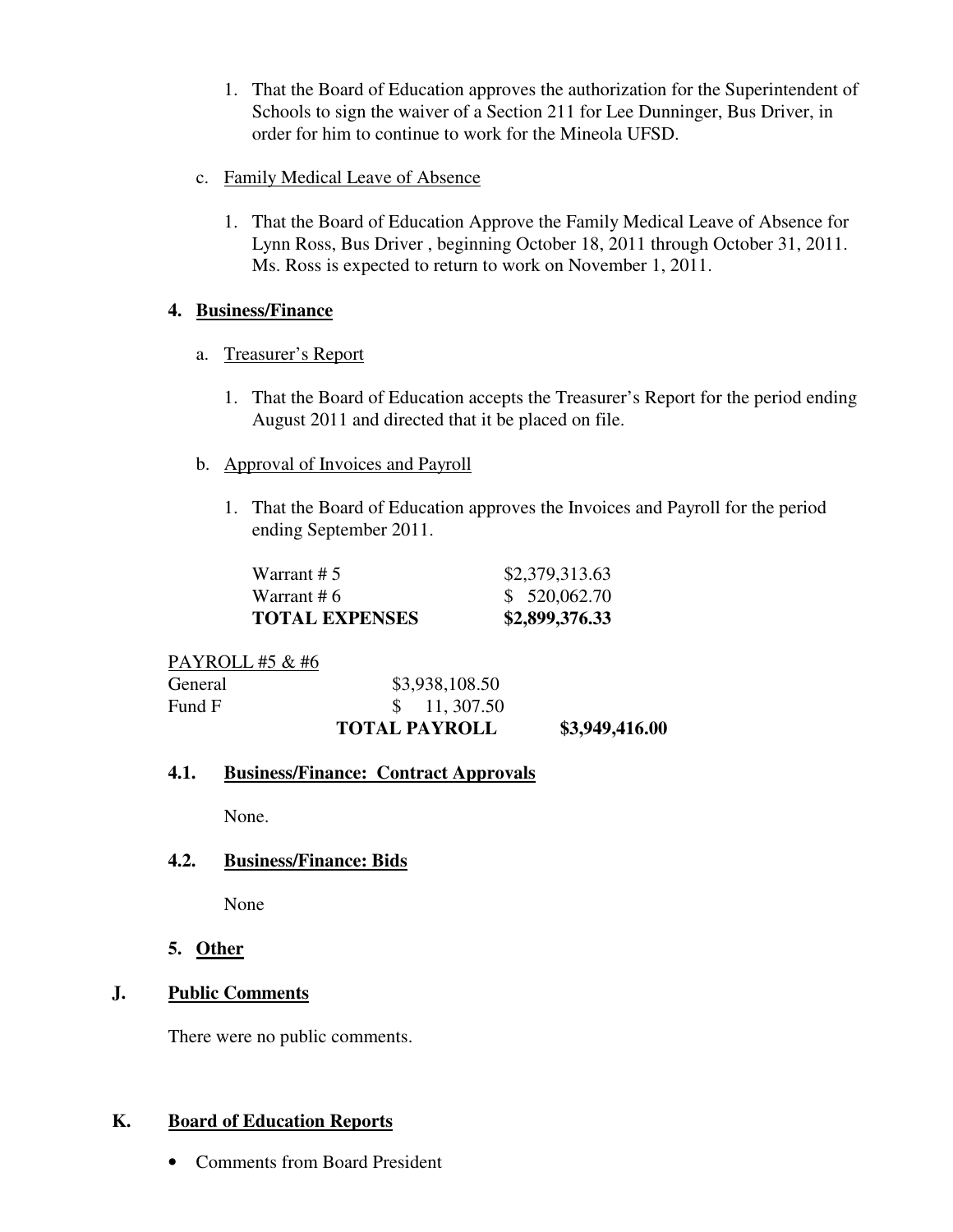- Board Committee Report
- Superintendent of Schools' Reports & Comments
- Superintendent Comments
- Capital Updates
- Table Reports
- Finance and Operations Report
- Monthly Financial Report
- Building & Grounds Report
- Building Usage
- Vandalism
- Work order status
- Transportation Report
- Special Reports

\*Public Questions - Board Committee Reports; Student Organization Report; Superintendent's Report; Table Reports (All Finance & Operation Functions); and Special Report

Comments from Board of Education President:

Ms. Napolitano stated that the New Board goals are now listed on the Agenda and she is very happy that the Board has agreed on the goals. She stated that she is very excited for the Strategic Planning Committee to start their work. Ms. Napolitano stated that she attended the District Council meeting and is happy to report that everything appears to be running smoothly. Finally, Ms. Napolitano stated that she would like to wish Dr. Nagler a very Happy Birthday.

# Superintendent's Report:

The Superintendent attended the District Council meeting to discuss the Strategic Planning Committee. The last day to accept people to serve on the committee is next Friday. The first two meetings have been scheduled for November 10 and November 22. The Superintendent stated that Ms. Parrino and Ms. Napolitano will be serving on the committee.

The Superintendent stated that there are a few other issues that he would like to discuss. First, there is an issue regarding next year's calendar. We have 182 instructional days each year; in order to accomplish this next year, it will be necessary to bring students back before Labor Day. The Jericho school district has 184 days and they will also be starting prior to Labor Day. Herricks only has 180 days so they will not have the same issue. The Superintendent stated he proposes having students come in Tuesday, Wednesday and Thursday, and off Friday and Monday. He stated that these days could be used to get the NWEA testing done before September. The Board asked if there are any options other than starting in August. Mr. Hornberger suggested that this be looked at more closely before making a final decision. The Superintendent stated he will look at all options and give the Board recommendations.

The Superintendent reminded everyone that the District Cultural Arts programs will be starting and a flyer can be found on the website. He added that these programs are very good and he brings his own children to enjoy them.

The Superintendent stated that he is in need of an executive session.